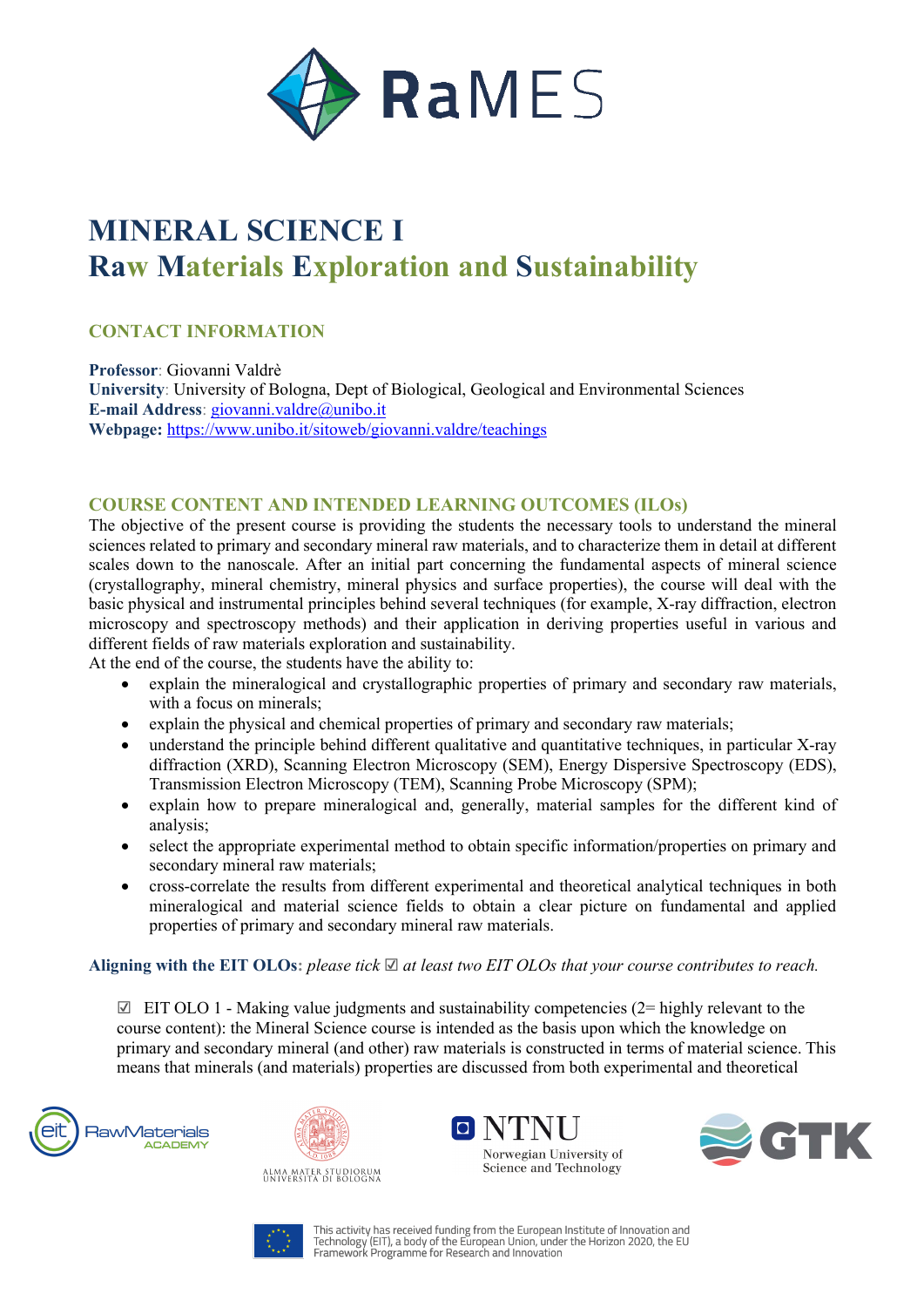

points of view, cross-correlating the results at different scales (from macro- to nano-scale) and accuracies that can be obtained by several techniques. This pedagogic approach encourages the students to better acknowledge the various and complex topics of the course, to think beyond boundaries and systematically explore and generate new ideas, aimed at the intrinsic variety and vastness of Raw Materials field.

- $\Box$  EIT OLO 2 Entrepreneurship skills and competencies
- $\boxtimes$  EIT OLO 3 Creativity skills and competencies (1= peripherally relevant to the course content)
- $\boxtimes$  EIT OLO 4 Innovation skills and competencies (1= peripherally relevant to the course content). For both OLOs 3&4, the available experimental and theoretical methods discussed in the course

represent a training ground for students who approach material science in general. We try to foster a cross-correlated approach to the study of raw materials by looking at different, and sometimes complementary, properties of minerals and materials in general. Students are stimulated to think creatively towards innovative problem solving. This includes the selection and the flexible combination of different analytical and theoretical methods, the cross-correlation of the results.

 $\boxtimes$  EIT OLO 5 - Research skills and competencies (2= highly relevant to the course content): we emphasize the importance of combining cutting-edge research methods and equipment to cross-correlate results and use them in a multi-disciplinary environment. We try to show how the characterization of primary and secondary mineral raw materials from both the mineralogical and material science perspectives is of utmost importance for sustainable exploitation. Several examples along this line are presented and discussed in detail during the course.

 $\boxtimes$  EIT OLO 6 - Intellectual transforming skills and competencies (1= peripherally relevant to the course content): the course includes several practicals during which students will prepare samples and will use different laboratory equipment (XRD, SEM, TEM). We believe this good practice will stimulate students to transform practical experiences into research problems.

 $\Box$  EIT OLO 7 - Leadership skills and competencies

### **ASSESSMENT METHODS AND GRADING SYSTEM**

Different assessment methods will be used to evaluate the students: content-based, competence-based and impact-based assessments.

Content-based assessment refers to assessment tasks that mainly ask the learner about facts. It deals with answering questions without course material. Traditional essay-type questions, usually 10 questions, every question may give 1 point at max. Comprehensive understanding of main contents in mineral science is expected to be shown. This assessment is functional to evaluate the EIT OLOs 1 and 5 learning outcomes.

Competence-based assessment refers to assessment of intended learning outcomes that ask the learner to show ability to also use these facts, which is related to both EIT OLOs 3 and 4 learning outcomes. This part deals mainly with exercise/problem solving with use of course material, own notes, exercise papers, dictionary and calculator, which may give 10 points max.

Impact-based assessments take the assessment of competencies one step further and ask the learner to use these competencies in a real-life situation to create a change or solve a challenge. This part of the exam, which is instrumental to evaluate EIT OLO 6 learning outcome, aims at simulating real situations, where practical mineral science problems are to be solved, as an example qualitative and quantitative determination of minerals and phases present in a raw material sample through the proper selection and use of the specific instrumentation. This assessment may give 10 points max.











This activity has received funding from the European Institute of Innovation and This activity has received from the minimum in the Language of Information and<br>Technology (EIT), a body of the European Union, under the Horizon 2020, the EU<br>Framework Programme for Research and Innovation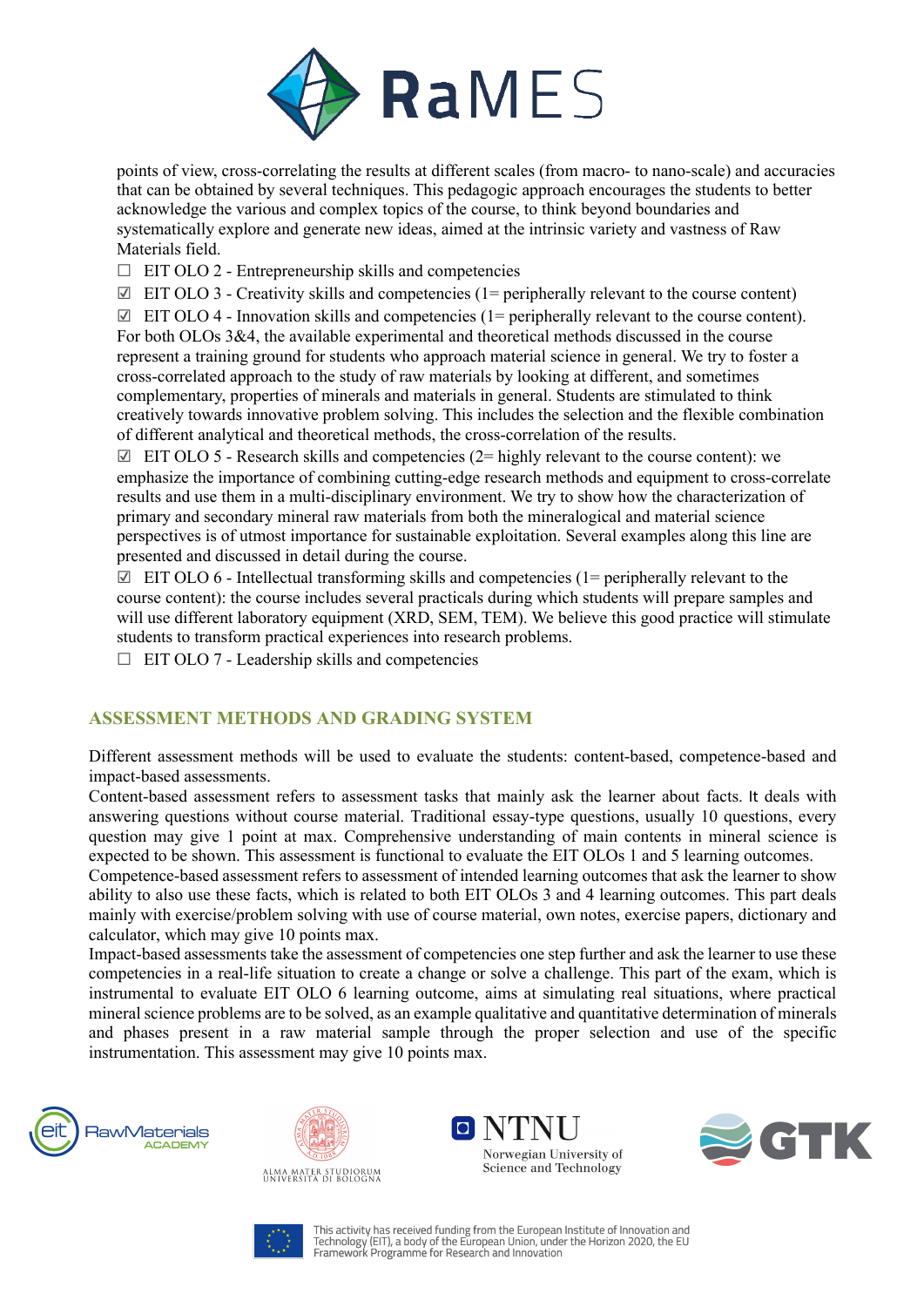

The grades in the Italian university system are expressed out of thirty. The passing grade is 18/30. In case of full grade (30/30) the Professor(s) may also decide to award honours (lode). *Below there is the breakdown of the final grade*:

| <b>ASSESSMENT METHOD</b> | <b>POINTS ON</b><br><b>FINAL GRADE</b> |
|--------------------------|----------------------------------------|
| Content-based            | $0 - 10$                               |
| Competence-based         | $0 - 10$                               |
| Impact-based             | $0 - 10$                               |

## **COURSE SESSIONS**

#### **Suggested pre-course reading materials:**

Klein C., Hurlbut C.S. Manual of Mineralogy, John Wiley & Sons, Inc.

Hammond, C. Introduction to Crystallography, Oxford Science Publication.

Nesse, W. Optical Mineralogy, Oxford University Press.

Rickerby G.D., Valdrè G., Valdrè U. Eds. Impact of Electron and Scanning Probe Microscopy on Materials Research, Kluwer Academic Publishers.

| Session 1 | <b>INTRODUCTION TO THE COURSE</b>                                      |
|-----------|------------------------------------------------------------------------|
| Content   | • Introduction of the course;                                          |
|           | · Basic principles in mineral science;                                 |
|           | • Basic principles in mineral chemistry and mineral physics.           |
| Readings  | Klein C., Hurlbut C.S. Manual of Mineralogy, John Wiley & Sons, Inc.   |
|           |                                                                        |
| Session 2 | NOTES OF CRYSTALLOGRAPHY AND REVIEW OF SYSTEMATIC<br><b>MINERALOGY</b> |
| Content   | • Crystallography and crystal-chemistry;                               |
|           | • Symmetry and operators;                                              |
|           | • Crystal structures and main mineral structures;                      |
|           | • Basics of mineral classification.                                    |

| Readings | Putnis A.Introduction to Mineral Sciences, Cambridge University Press, pp. 1- |
|----------|-------------------------------------------------------------------------------|
|          | 18.                                                                           |
|          | Klein C., Hurlbut C.S. Manual of Mineralogy, John Wiley & Sons, Inc.          |
|          | Velde B. (1992) Introduction to Clay Minerals, Chapman & Hall.                |









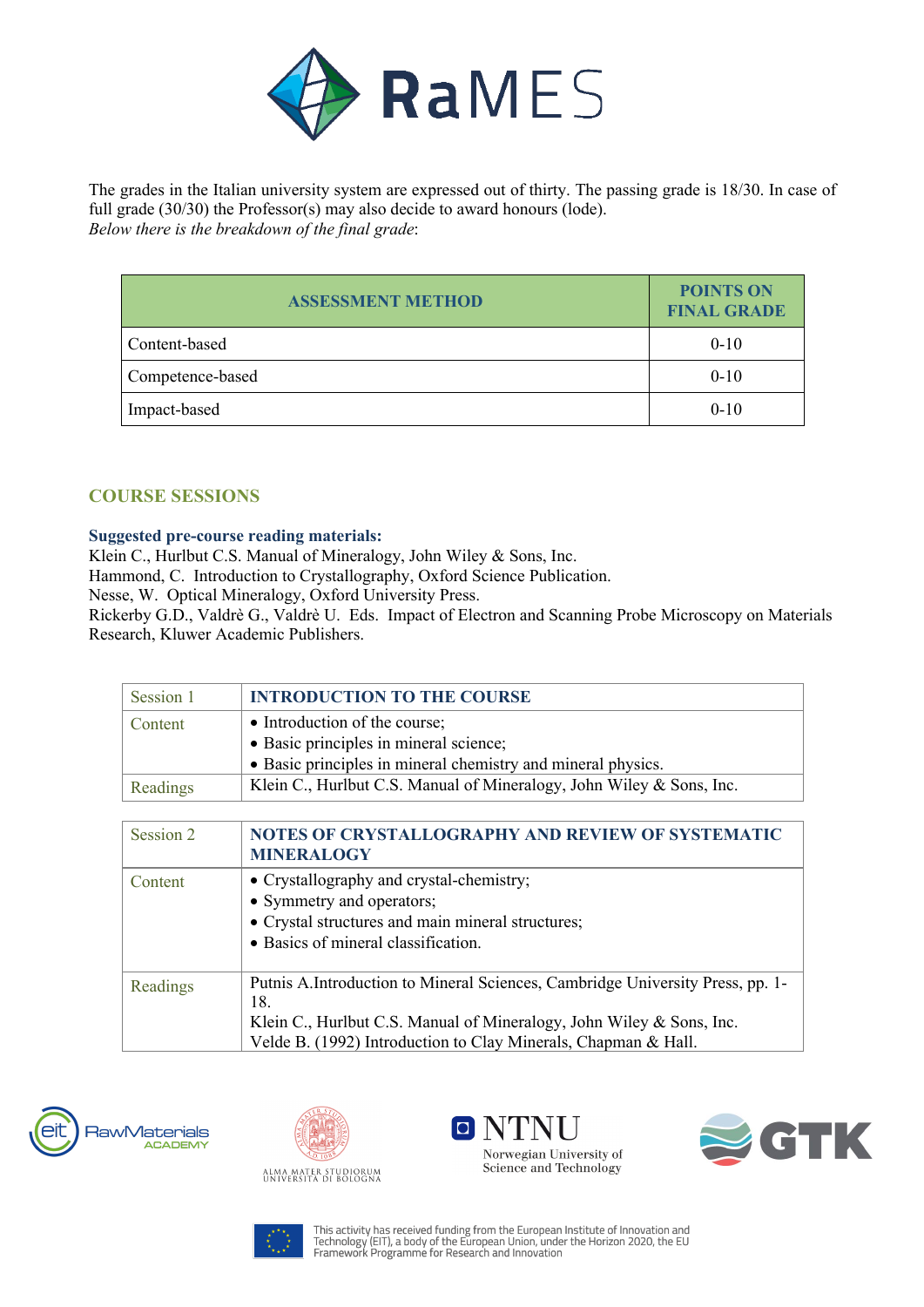

| Session 3 | ANISOTROPY AND PHYSICAL PROPERTIES OF MINERALS                          |
|-----------|-------------------------------------------------------------------------|
| Content   | • General concepts of anisotropy;                                       |
|           | • Properties of minerals and control of physical properties;            |
|           | • Basics of structural defects in minerals.                             |
| Readings  | Putnis A. Introduction to Mineral Sciences, Cambridge University Press. |

| Session 4 | <b>MINERAL THERMODYNAMICS I</b>                                         |
|-----------|-------------------------------------------------------------------------|
| Content   | • Basic concepts and principles of mineral thermodynamics.              |
| Readings  | Putnis A. Introduction to Mineral Sciences, Cambridge University Press. |

| Session 5 | <b>MINERAL CHARACTERIZATION METHODS</b>                                   |
|-----------|---------------------------------------------------------------------------|
| Content   | • Optical and confocal mineralogy;                                        |
|           | • X-ray diffraction (XRD) and X-ray fluorescence (XRF);                   |
|           | • Scanning and Transmission Electron Microscopies (SEM, TEM, STEM,        |
|           | ESEM) and microanalysis (EDS-SDD);                                        |
|           | • Scanning probe microscopy and surface techniques (SPM, AFM, KPFM,       |
|           | ShFM);                                                                    |
|           | • Micro and nano-spectroscopic methods (FTIR, Raman)                      |
| Readings  | Putnis A. Introduction to Mineral Sciences, Cambridge University Press.   |
|           | Nesse, W. Optical Mineralogy, Oxford University Press.                    |
|           | Goldstein et al. Scanning Electron Microscopy and X-Ray Microanalysis,    |
|           | Springer.                                                                 |
|           | Williams D.B. and Carter C.B. Transmission Electron Microscopy, Springer. |
|           | Meyer E. et al. Scanning probe microscopy, Springer.                      |

| Session 6  | <b>MINERAL SCIENCE CHARACTERIZATION LABORATORY</b>                              |
|------------|---------------------------------------------------------------------------------|
| Content    | • Preparation of different mineral samples;                                     |
|            | • XRD analysis and interpretation of diffraction patterns;                      |
|            | • Mineral chemistry analyses via XRF;                                           |
|            | • SEM morphological and EDS-SDD chemical analyses;                              |
|            | • TEM analyses of mineral samples;                                              |
|            | • SPM mineral topography and surface physical properties;                       |
|            | • Mineral structures and simulations.                                           |
| Assignment | Laboratory exercise on mineral identification and property analysis through lab |
|            | methods.                                                                        |

| Session <sup>1</sup> | <b>FINAL EXAM</b> |
|----------------------|-------------------|
| Date - hours         |                   |











This activity has received funding from the European Institute of Innovation and<br>Technology (EIT), a body of the European Union, under the Horizon 2020, the EU<br>Framework Programme for Research and Innovation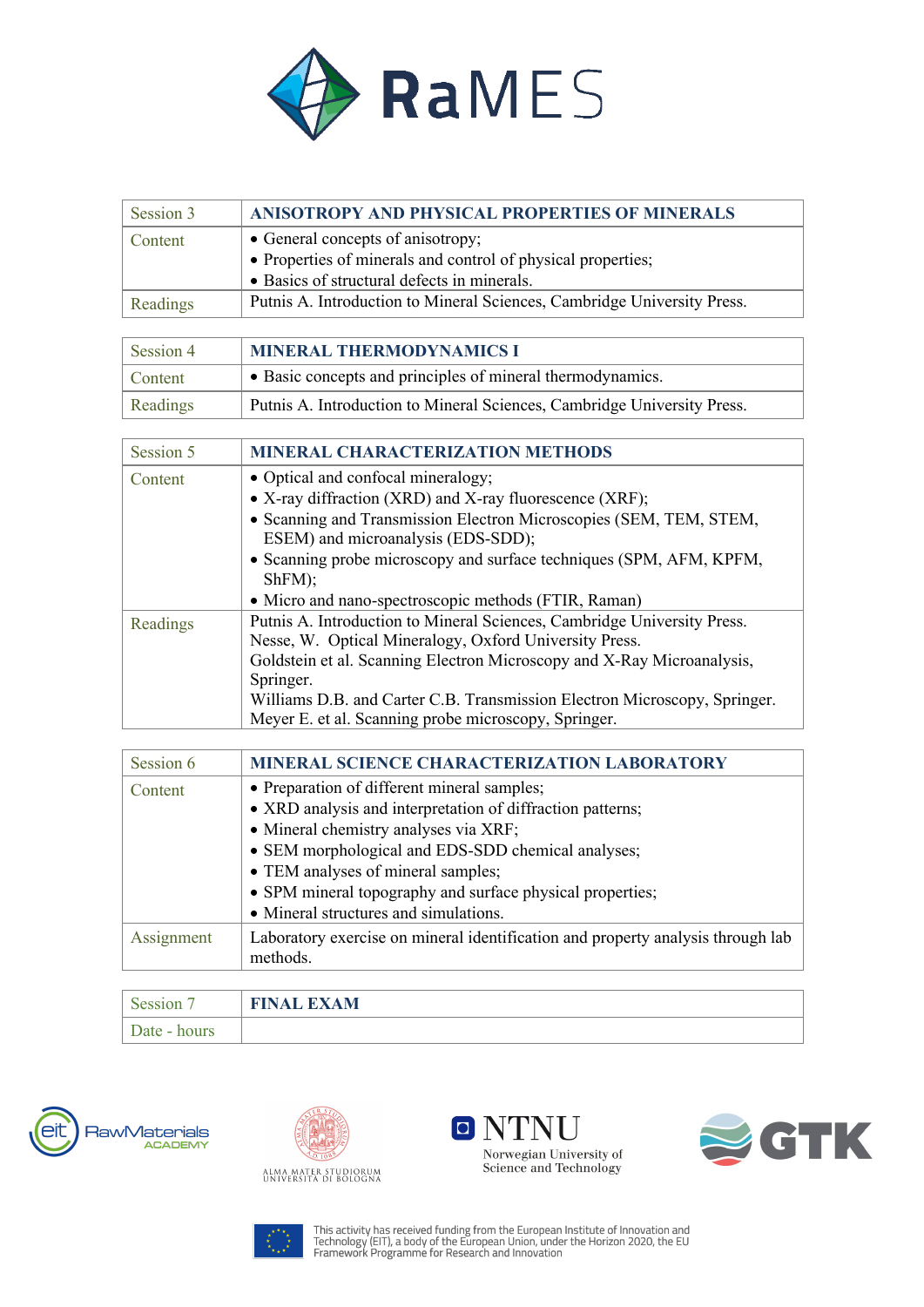

| Content | • Written test regarding laboratory topics (four open questions, duration 1)<br>hour);               |
|---------|------------------------------------------------------------------------------------------------------|
|         | • Oral examination (to integrate competence and impact based assessments,<br>duration 20-30 minutes) |

## **MINERAL SCIENCE II RAw Materials Exploration and Sustainability**

## **COURSE CONTENT AND INTENDED LEARNING OUTCOMES (ILOs)**

This course aims at giving the students solid foundations on the physical and chemical properties governing the behavior of primary and secondary mineral raw materials. The fundamental subjects of the present course will be the theory of thermodynamics related to mineral processes, including phase stability and diagrams, solid solutions and mineral reactivity at different pressure and temperature conditions. Computer-aided methods will be employed in practical laboratory experiences to obtain thermodynamic quantities and calculate phase diagrams (single-component, binary and ternary) of minerals and materials of interest, using specific thermodynamic databases.

At the end of this course, the students will be able to:

- explain the physics and chemistry behind the thermodynamic stability of mineral raw materials;
- explain the stability and meta-stability of primary and secondary mineral raw materials;
- explain the kinetics of mineral processes;
- use thermodynamic databases and procedures to obtain the properties of mineral phases and big data on geomaterials;
- construct single-component, binary and ternary phase diagrams using thermodynamic databases and computer-aided methods (CALculation of PHAse Diagrams, CALPHAD);
- understand and extract the information present in single, binary and ternary phase diagrams.

### **Aligning with the EIT OLOs:**

 $\boxtimes$  EIT OLO 1 - Making value judgments and sustainability competencies (2= highly relevant to the course content).

Research and innovations in mineral (and material) thermodynamics are discussed taking into account both theoretical and experimental approaches at different scales (from macro- to nano-scale), encouraging the students to think beyond boundaries and systematically explore and generate new ideas in the context of the challenging and ever-changing Raw Materials field. For example, the acquired skills in thermodynamics and mineral kinetics can help students proposing new, more sustainable routes, or modify the existing ones for a better exploitation of both primary and secondary mineral resources.

- $\Box$  EIT OLO 2 Entrepreneurship skills and competencies
- $\boxtimes$  EIT OLO 3 Creativity skills and competencies (1= peripherally relevant to the course content)

 $\boxtimes$  EIT OLO 4 - Innovation skills and competencies (1= peripherally relevant to the course content): regarding OLO 3&4, the course is intended to present and address thermodynamic stability and











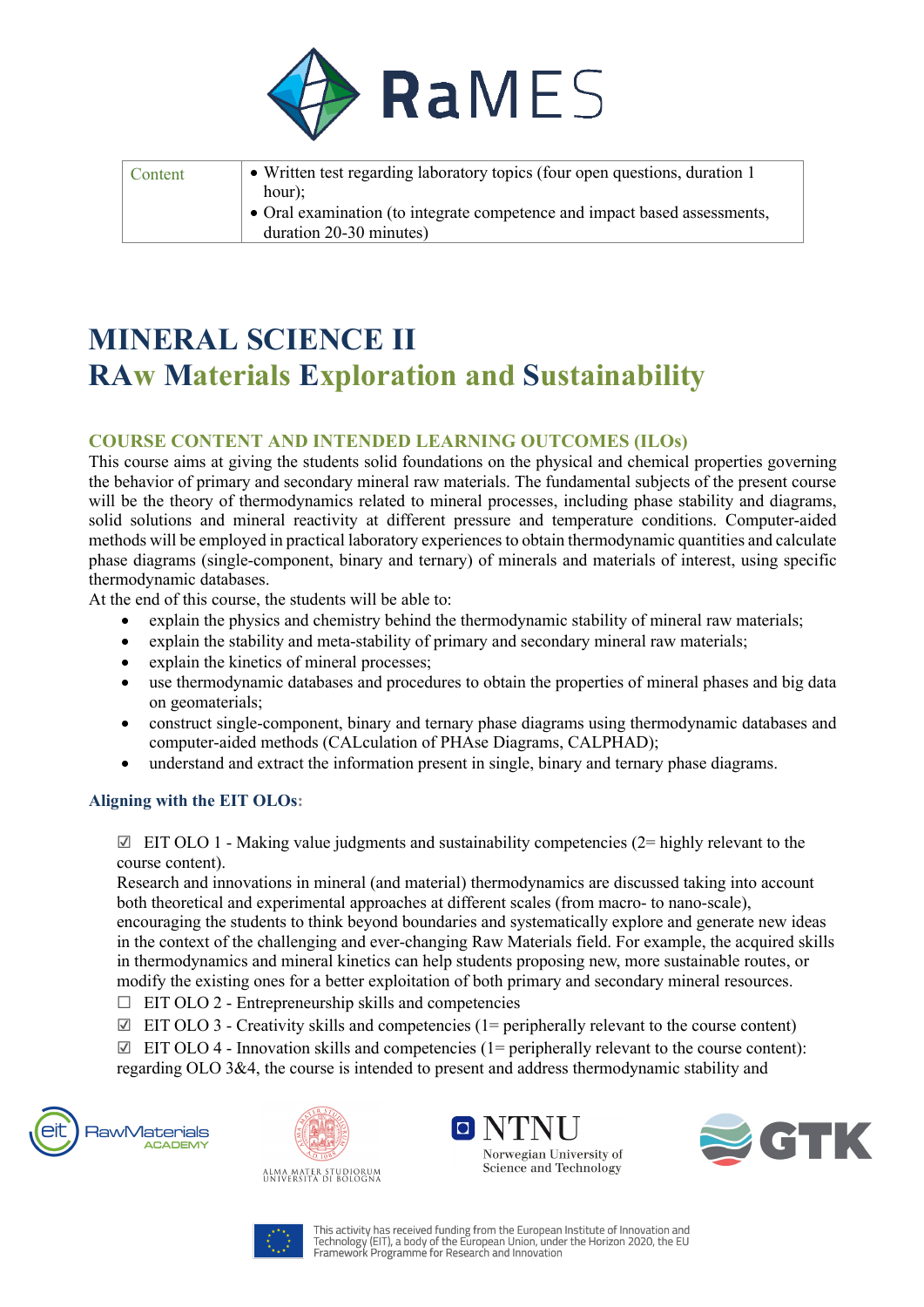

transformation reactions of both primary and secondary mineral raw materials, by employing different approaches, such as experimental methods (*e.g.* differential scanning calorimetry) and *ab initio*  simulation methods. This approach supports creative and innovative problem solving, which includes the selection, combination and adaption of different methods in the thermodynamics and transformation kinetics fields.

 $\Box$  EIT OLO 5 - Research skills and competencies (2= highly relevant to the course content): the ability to use cutting-edge research methods, software and techniques and to apply these also in crossdisciplinary teams and contexts, is emphasized. For the sake of an example, it is possible to obtain thermodynamic data of minerals, metals, ceramics and, in general, raw materials from different experimental and theoretical approaches. The accuracy of the results, and consequently of the thermodynamic databases built with them, are discusses during the course.

 $\boxtimes$  EIT OLO 6 - Intellectual transforming skills and competencies (1= peripherally relevant to the course content): the course includes several practical exercises based on thermodynamic databases and CALPHAD methods, stimulating the students to transform practical, computer-aided experiences into research problems.

 $\Box$  EIT OLO 7 - Leadership skills and competencies

## **ASSESSMENT METHODS AND GRADING SYSTEM**

Different assessment methods will be used to evaluate the students: content-based, competence-based and impact-based assessments.

Content-based assessment refers to assessment tasks that mainly ask the learner about facts. It deals with answering questions without course material. Traditional essay-type questions, usually 10 questions, every question may give 1 point at max. Comprehensive understanding of main contents in mineral science is expected to be shown. This assessment is functional to evaluate the EIT OLOs 1 and 5 learning outcomes.

Competence-based assessment refers to assessment of intended learning outcomes that ask the learner to show ability to also use these facts, which is related to both EIT OLOs 3 and 4 learning outcomes. This part deals mainly with exercise/problem solving with use of course material, own notes, exercise papers, dictionary and calculator, which may give 10 points max.

Impact-based assessments take the assessment of competencies one step further and ask the learner to use these competencies in a real-life situation to create a change or solve a challenge. This part of the exam, which is instrumental to evaluate EIT OLO 6 learning outcome, aims at simulating real situations, where practical mineral science problems are to be solved, as an example qualitative and quantitative determination of minerals and phases present in a raw material sample through the proper selection and use of the specific instrumentation. This assessment may give 10 points max.

The grades in the Italian university system are expressed out of thirty. The passing grade is 18/30. In case of full grade (30/30) the Professor(s) may also decide to award honours (lode).











This activity has received funding from the European Institute of Innovation and This activity has received from the minimum in the Language of Information and<br>Technology (EIT), a body of the European Union, under the Horizon 2020, the EU<br>Framework Programme for Research and Innovation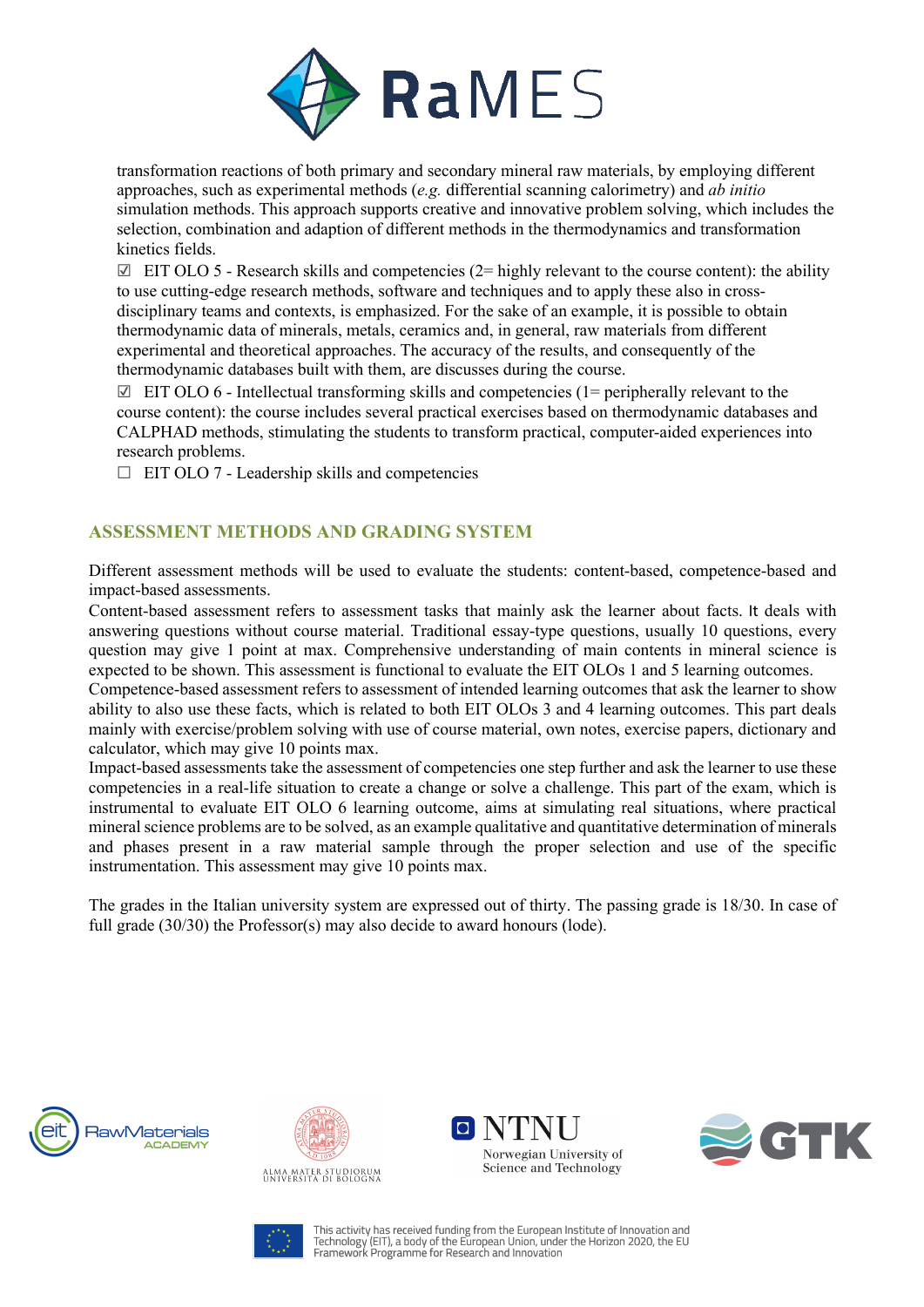

*Below there is the breakdown of the final grade*:

| <b>ASSESSMENT METHOD</b> | <b>POINTS ON</b><br><b>FINAL GRADE</b> |
|--------------------------|----------------------------------------|
| Content-based            | $0 - 10$                               |
| Competence-based         | $0 - 10$                               |
| Impact-based             | $0 - 10$                               |

## **COURSE SESSIONS**

### **Suggested pre-course reading materials:**

Atkins P.W. Physical Chemistry. Oxford University Press, pp. 51-72.

Lukas H.L., Fries S.G., Sundman B. Computational Thermodynamics: The Calphad Method. Cambridge University Press.

Ashcroft N.W., Mermin D. Solid State Physics. Cengage Learning, Inc.

CRYSTAL17 Manual, http://www.crystal.unito.it/Manuals/crystal17.pdf

| Session 1 | <b>INTRODUCTION TO THE COURSE</b>                                                                                                                                                                                        |
|-----------|--------------------------------------------------------------------------------------------------------------------------------------------------------------------------------------------------------------------------|
| Content   | • Objective of the course;<br>• Mineralogy as the link between geology, physics/chemistry and natural<br>material science;<br>• Basic principles of physics and chemistry in the mineralogy of mineral raw<br>materials. |

| Session 2 | <b>MINERAL THERMODYNAMICS II</b>                                               |
|-----------|--------------------------------------------------------------------------------|
| Content   | • Experimental and theoretical determination of thermodynamic quantities.      |
|           | • Theory of mineral phase transitions;                                         |
|           | • Basic principles of phase diagrams;                                          |
|           | • Solid solutions, Order-disorder solid solutions. Partial solid solutions;    |
|           | • Enthalpy variations related to different processes (phase transitions, phase |
|           | formations, reactions between mineral phases);                                 |
|           | • Thermal and pressure dependency of enthalpy.                                 |
| Readings  | Putnis A. Introduction to Mineral Sciences, Cambridge University Press         |
|           | Atkins P.W. (1994) Physical Chemistry. Oxford University Press. pp. 51-85.     |
|           | Anderson O.L. (1995) Equations of State of Solids for Geophysics and           |
|           | Ceramic Science, Oxford University Press, pp 31-55.                            |

Session 3 **KINETICS OF MINERAL PROCESSES**